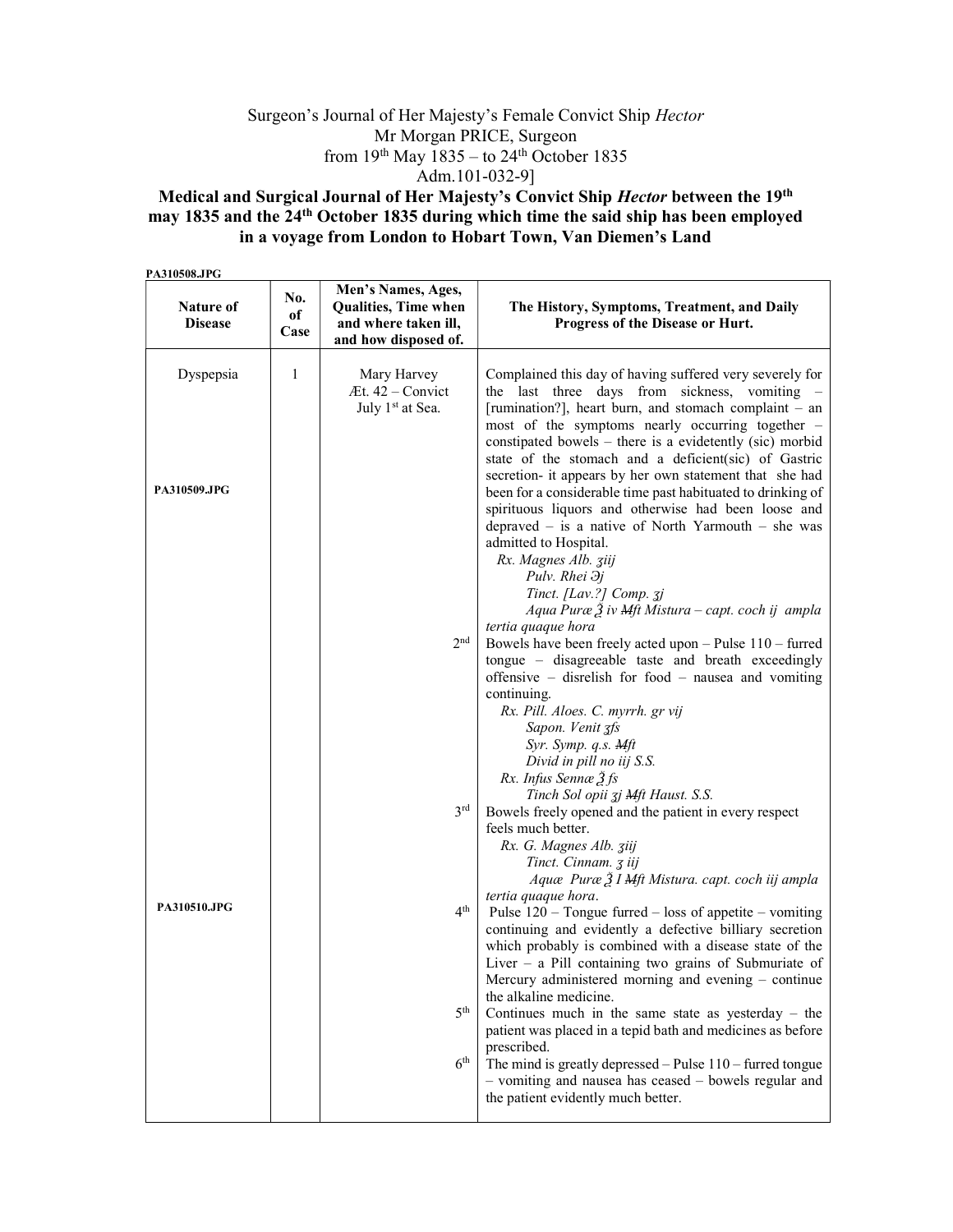| PA310511.JPG |   | 8 <sup>th</sup><br>Cured                                                | Tepid bath repeated - continue the Pills and the alkaline<br>medicine.<br>Great degree of weakness both the body and spirits -<br>tongue furred - Pulse 100 - bowels regular - small<br>quantity of wine has been allowed her but it has almost<br>instantly produced acidity on the stomach and weak<br>brandy & water is substituted.<br>Light nourishing diet allowed her.<br>Patient gradually continuing to improve and under the<br>several treatments which has already been adopted and<br>the attention paid to the state of the bowels -<br>The alterative Pill was continued until the 14 <sup>th</sup> when<br>Pytalism appeared and it was then discontinued and the<br>patient was discharged cured on the 25 <sup>th</sup> .                                                             |
|--------------|---|-------------------------------------------------------------------------|---------------------------------------------------------------------------------------------------------------------------------------------------------------------------------------------------------------------------------------------------------------------------------------------------------------------------------------------------------------------------------------------------------------------------------------------------------------------------------------------------------------------------------------------------------------------------------------------------------------------------------------------------------------------------------------------------------------------------------------------------------------------------------------------------------|
| Pyrexia      | 2 | Charlotte Chapman<br>Æt 22 – Convict<br>At Sea<br>July 22 <sup>nd</sup> | Was suddenly attacked with acute pain of the Thorax -<br>respiration exceedingly difficult - part affected very<br>sensible to the touch - discoloured appearance of the<br>countenance - Pulse quick and hard.<br>Ven. Sect. ad Brach. 3 xx<br>Applic. Emplast. Lyttæ magn. sterno.<br>Rx. Hydr. Subm. gr v<br>Pill. C. Comp. gr xij<br>Confect aromat q.s. Mft Bol. S.S. quamprimum<br>superhibend haustum sequenter.<br>Rx. Magnes. Sulph. 3j<br>$Aq$ . Puræ $2f_s$                                                                                                                                                                                                                                                                                                                                  |
| PA310512.JPG |   | 23 <sup>rd</sup>                                                        | Tinct. Sennæ 3 ij M<br>Pulse not so quick as yesterday but struggling and<br>oppressed – heat of the skin much increased, respiration<br>not much relieved – Rigors – Patient only able to lie on<br>the affected side - Bowels have been frequently opened<br>during the night and this morning - Patient not much<br>relieved- V. Sectio ad Brach. 3 xx<br>Rx. Aqua Ammon Act. grfs<br>Potas. Nitrat 3j<br>Tinct. Digitalis 3fs<br>Syr. Symp. . q.s. Mft mistura – capt. coch. iij<br>ampla quartis horis.                                                                                                                                                                                                                                                                                            |
| PA310513.JPG |   | 24 <sup>th</sup><br>25 <sup>th</sup><br>26 <sup>th</sup><br>Cured       | Had a restless night – Pulse quick and irregular -Pain of<br>the Thorax not so acute but still continuing frequent light<br>shiverings patient unable to lie on either side with greater<br>ease – respiration less painful and not so oppressed -<br>Bowels well opened – continue the saline mixture as<br>yesterday prescriped -<br>Rx. Antim Tart g ij<br>Pulv. Antim. gr xx<br>Confect aromat q.s. Mft divid in Pill no. x Capt. j<br>4 <sup>tis</sup> horis Diet low.<br>Respiration much easier and less painful - Pulse 90 in<br>the minute $-$ no cough and the patient evidently much<br>better. Bowels quite free – medicine as before presc <sup>d</sup> .<br>Improving from this period 'til the 10 <sup>th</sup> August patient<br>progressively getting better and was discharged cured. |
|              |   |                                                                         |                                                                                                                                                                                                                                                                                                                                                                                                                                                                                                                                                                                                                                                                                                                                                                                                         |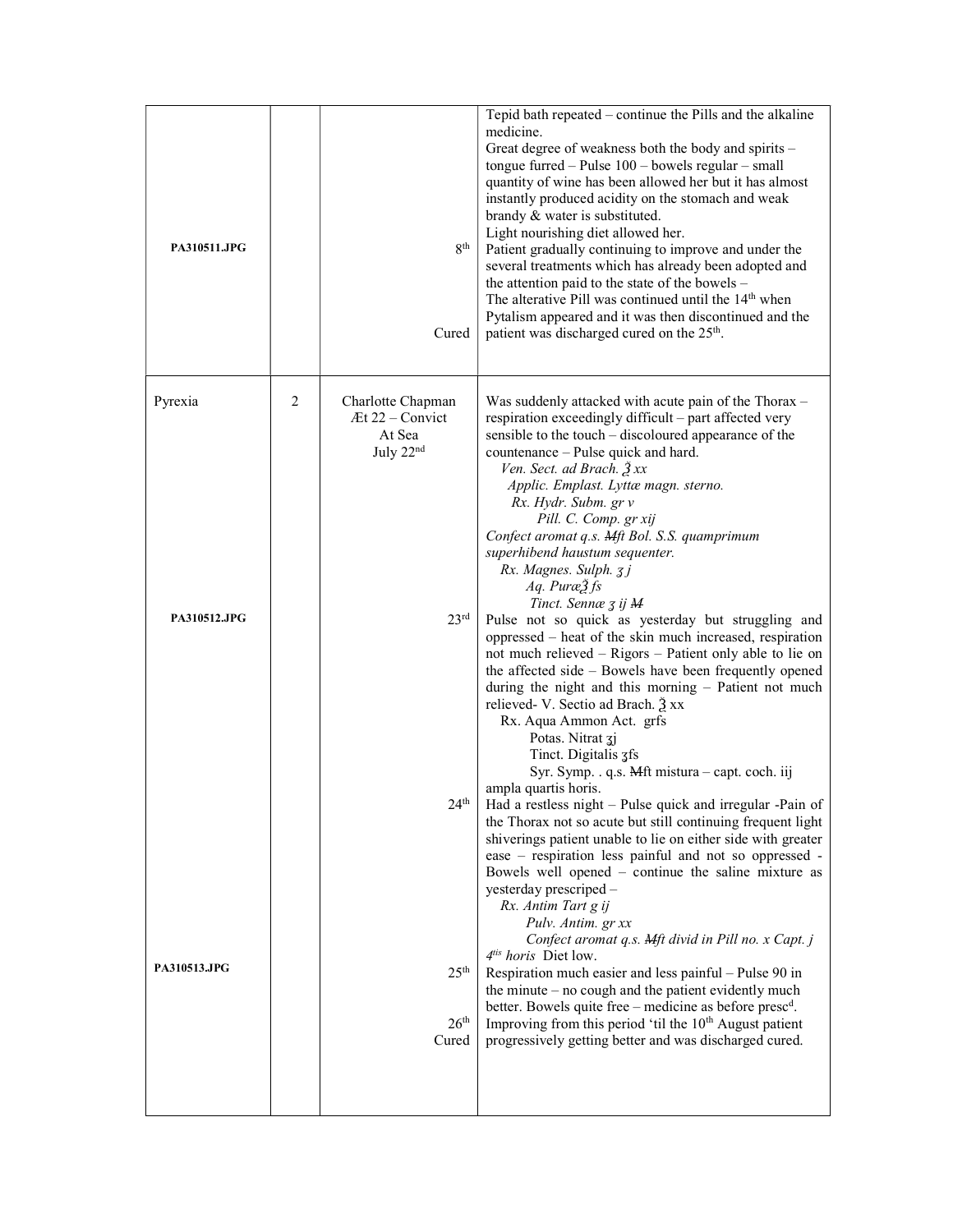| Dyspepsia    | 3 | Elizt <sup>h</sup> Armstrong<br>At43<br>July 25 <sup>th</sup><br>At Sea | This day complained of sickness at stomach – vomiting –<br>Heartburn – Constipated bowels – and by her account had<br>not been relieved for several days - breathing slightly<br>affected – this woman has been much addicted to drinking<br>spiritous liquors $-$ she was admitted to Hospital and the<br>following medicine administered.<br>Rx. Hyd. Sub. griv<br>Pill. Col. C. grx                                                                                                                       |
|--------------|---|-------------------------------------------------------------------------|--------------------------------------------------------------------------------------------------------------------------------------------------------------------------------------------------------------------------------------------------------------------------------------------------------------------------------------------------------------------------------------------------------------------------------------------------------------------------------------------------------------|
| PA310514.JPG |   | 26 <sup>th</sup>                                                        | Ol. Cinnam g <sup>tt</sup> iij Syr. Symp q.s. Mft divid in Pill.<br>no. $iij - capt s.s.$<br>Rx. Mag. Sulphat 3fs<br>Infus Sennæ $\tilde{A}$ j Mft Haust. S.S.<br>Hickups continuing $-$ Pulse 112 in the minute $-$ bowels<br>still costive and every remission of Symptoms present as<br>yesterday - Had an Enema immediately administered -<br>prescriped the following medicine<br>Rx. Liquor Pottass. 3j                                                                                                |
|              |   | 27 <sup>th</sup>                                                        | Aqua Calcis Žvj Mft mistura. Capt. coch ij ampl.<br>bis in die.<br>Bowels freely opened – Pulse quick and small – furred<br>tongue - Breath exceedingly offensive and nearly a<br>complete disrelish for food - almost a constant thirst -<br>great uneasiness of mind – discontinue medicine as<br>prescriped yesterday -<br>Rx. Tinct. Rhei 3 iij<br>Mistura. Cretae. Ѯ ij                                                                                                                                 |
|              |   | 28 <sup>th</sup>                                                        | Tinct. Cinnam. Šfs Mft mistura capt coch ij ampla<br>tertia q. hora<br>Almost constant vomiting – Hickups and almost all the<br>symptoms continuing without any alleviation as<br>$y$ esterday –<br>Sulph. Quin. gr ij bis die                                                                                                                                                                                                                                                                               |
| PA310515.JPG |   | 29 <sup>th</sup><br>30 <sup>th</sup>                                    | Considerable better - Continue medicine as before.<br>Patient evidently much better and the morbid acidity of<br>the stomach in great degree corrected. Continue medicine<br>as before.                                                                                                                                                                                                                                                                                                                      |
|              |   | 31 <sup>st</sup>                                                        | Bowels have not been acted upon for the last 24 hours -<br>discontinue the medicine as before prescriped during the<br>operation of the laxative medicine.<br>Rx. Hydrarg Submur gr v<br>Pill. Col. C. ge x<br>Pulv.Zingib. gr j<br>Syr Symp q.s. Mft M Bol S.S.<br>Rx Infus Sennæ 3 ifs<br>Mgnes. Sulph. 3fs Mft Haustus S.S.<br>Bowels freely opened $-$ it appears to me there is a<br>difficient (sic) state of billiouy secretion combined with a<br>disease state of the Liver or Spleen - exceedingly |
|              |   |                                                                         | debilitated.<br>Continue the alkaline medicine as before prescribed.<br>Rx. Hydr. Submuriat. gr ij<br>Pill. Hydrarg. gr iij M hora somni                                                                                                                                                                                                                                                                                                                                                                     |
| PA310516.JPG |   | 2 <sup>nd</sup><br>3 <sup>rd</sup><br>4 <sup>th</sup>                   | Much better. Continue medicine as before.<br>Improving. Medicine as before<br>Debility exceedingly great and scarcely able to walk with <sup>t</sup><br>assistance - oedematous enlargement of the lower<br>extremities - continue the Sulphat. of Quinæ and the<br>alkaline medicine - nourishing diet and every means<br>adopted to restore strength and from this period until the                                                                                                                        |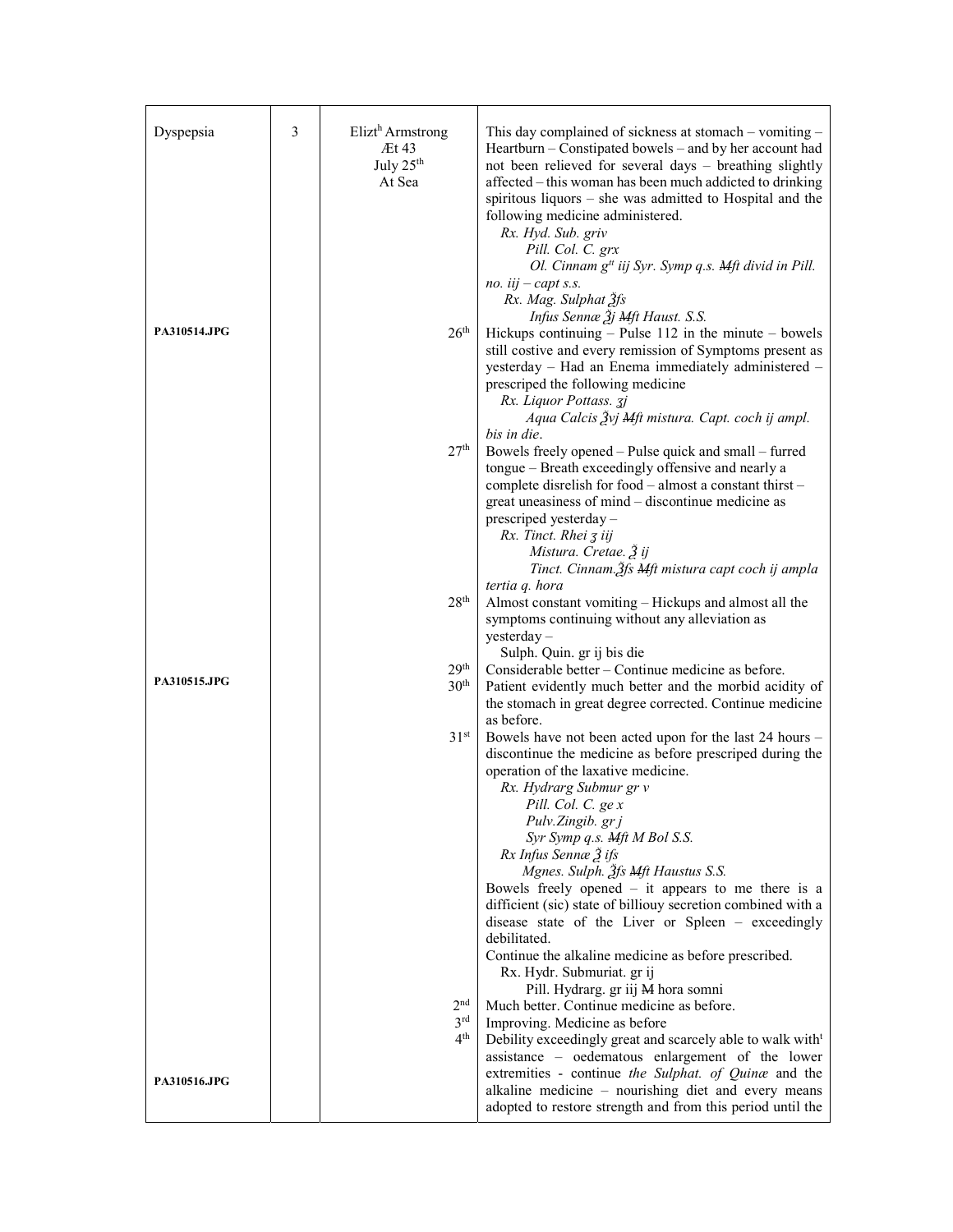|                         |   | Cured                                                          | $20th$ the patient continuing gradually to improve -<br>Laxative medicine occasionally administered and<br>attention paid to diet were the only treatment judged<br>necessary to be adopted.                                                                                                                                                                                                                                                                                                                                               |
|-------------------------|---|----------------------------------------------------------------|--------------------------------------------------------------------------------------------------------------------------------------------------------------------------------------------------------------------------------------------------------------------------------------------------------------------------------------------------------------------------------------------------------------------------------------------------------------------------------------------------------------------------------------------|
| Icterus<br>PA310517.JPG | 4 | Isabella Watt<br>Æt 24 Convict<br>July 31 <sup>st</sup> at Sea | Complains this day of pain and uneasiness in the right<br>Hypochondrium extending to the shoulder and right arm,<br>this woman has been greatly addicted to drinking and<br>there is evident a considerable derangement of the System<br>- yellowness of the skin and of the Tunica conjunctiva -<br>disagreeable taste in the mouth and every symptom of<br>marked interception of excretion of bile – constipated<br>bowels – Is a native of Aberdeen and is now nursing an<br>Infant of seven months old<br>Rx. Hydrarg. Submur. gr xij |
|                         |   |                                                                | Pulv. Rhei $\partial j$<br>Scammon gr iij<br>Sape Ven $\partial j$<br>Syr. Sympl. q.s. Mft<br>Divid in Pill no. $vj$ – Capt. ij tertia quaque hora donec<br>calvus fuerit – a draught consisting of Magnes Sulph. &<br>Infus. Sennæ administered after each dose of the Pill.                                                                                                                                                                                                                                                              |
|                         |   | August 1st                                                     | Had two evacuations during the night and with the<br>exception of pain in the right Hypochondrium other<br>symptoms continuing as yesterday- medicine as before<br>prescriped to be continued. Patient in the evening was<br>placed in a tepid bath.                                                                                                                                                                                                                                                                                       |
|                         |   | 2 <sub>nd</sub><br>3                                           | Bowels freely opened – great indisposition to exertion –<br>heat and itching of the skin – continue the Pills.<br>Pulse $110$ – considerable less yellowness of the skin and<br>Tunica conjunctiva and the complaint assuming a more<br>favourable appearance – continue the Pill – patient placed<br>in a tepid bath.                                                                                                                                                                                                                     |
| PA310518.JPG            |   | 4<br>August $3rd$ (sic)                                        | Slight diarrhoea - skin and eyes requiring their natural<br>appearance and the patient evidently improving continue<br>the Pills – Tepid bath in the evening.<br>Pulse 100- clean tongue - no pain in the right<br>Hypochondrium and the patient in every respect much<br>better – in consequence of a slight Pytalism the Pills were<br>omitted and a mixture consisting of Infus. Gentianæ                                                                                                                                               |
|                         |   | Cured                                                          | administered. This treatment continued until the 25 <sup>th</sup> when<br>the Patient was discharged cured.                                                                                                                                                                                                                                                                                                                                                                                                                                |
| Paralysis               | 5 | Patience Merchant<br>Æt 53 Convict<br>22 August<br>At Sea      | Was admitted to Hospital. It appears that the individual<br>has been labouring under symptoms of Paralysis for some<br>time-years past but the attacks have not of late been severe<br>- on her embarkation on board this Ship it appeared that<br>only the muscles of the lower extremities are partially<br>affected - since which period she has suffered very<br>severely from Sea Sickness which has produced debility                                                                                                                |
| <b>PA310519.JPG</b>     |   |                                                                | and great depression of the mind which no doubt has<br>aggravated the complaint and at present she has<br>Paraphlyia (sic) of the lower Extremities and unable to<br>move without assistance. The treatment has been<br>regulated by the apparent cause as the deprivation of<br>power been adynamia - stimuli of a potent description                                                                                                                                                                                                     |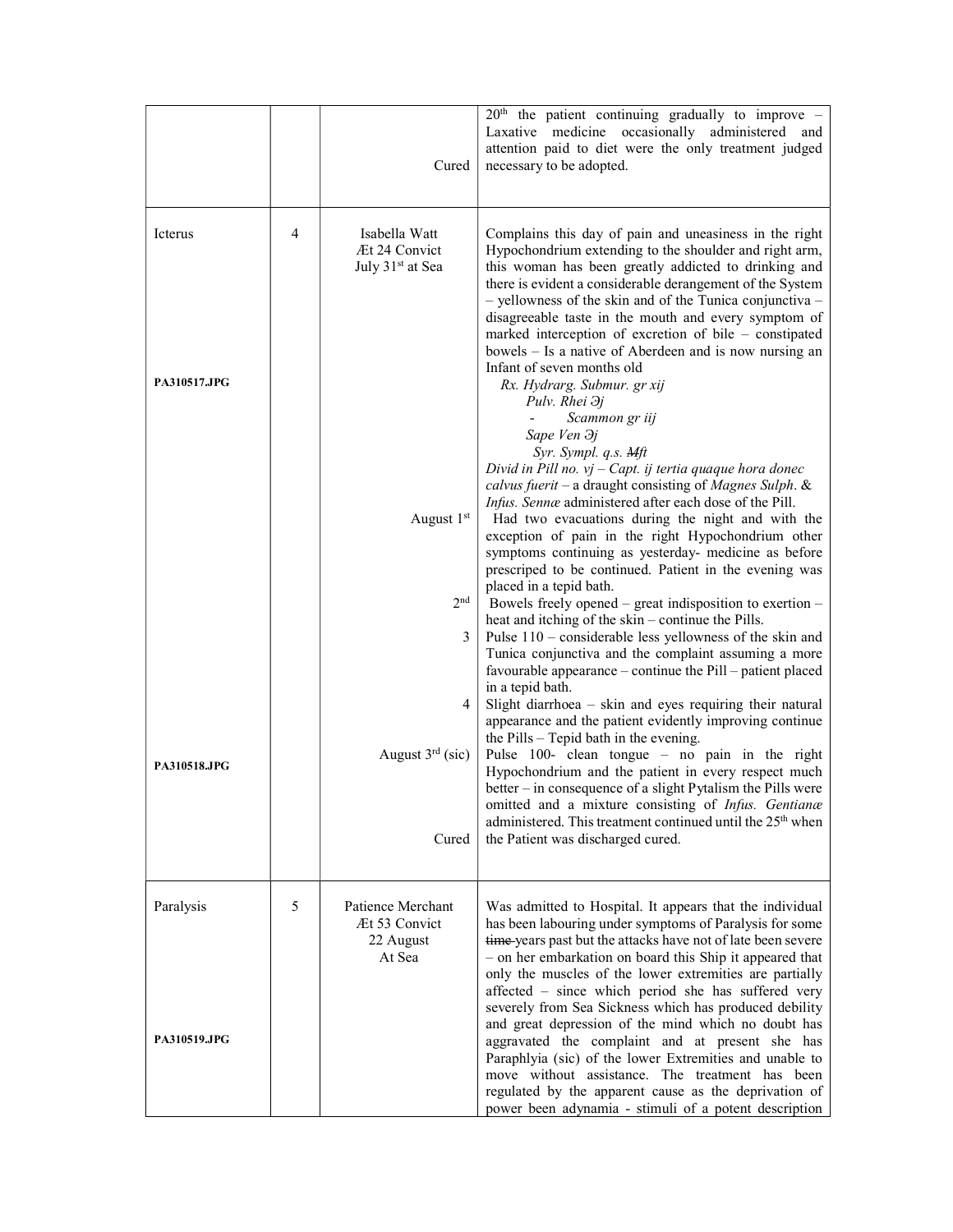| <b>PA310520.JPG</b>        |   | August 23rd<br>24<br>25<br>26<br>27<br>28 <sup>th</sup><br>29<br>30<br>31<br>Septr 1st<br>Cured. | have been adopted such as warm bathing - friction to the<br>skin by the hand – blisters and synapisms to the sole of the<br>feet – the absence of febrile excitement or cerebral<br>disorder permitted me to administered the following<br>medicine.<br>Rx. Conf. Aromat. $\tilde{Z}$ i<br>Ammon. Carbon. 3fs<br>Tinct. Val. 3ij<br>Aqua Pure $\tilde{z}$ vj Mft mistura capt. coch. iij quartis horis<br>Pulse $115$ – slept well during the night – bowels have not<br>been acted upon since her admission to Hospital $-$ a<br>purgative consisting of decoction of aloes compositum<br>administered- the extremities continuing much in the<br>same state as yesterday. Omitt' med <sup>n</sup> e ut heri prescripta.<br>Bowels have been acted upon freely and the patient feels<br>much the same as yesterday $-$ omitt' mistura aloes comp.<br>- continue the stimulating treatment as before prescriped.<br>Patient is this day enabled to move and slightly use her<br>extremities – bowels free – medicine as before continued<br>- wine and full diet allowed her.<br>Patient much better $-$ the system being in a very<br>debilitated state – medicine as before continued and the<br>following tonics presc <sup>d</sup> .<br>Rx. Sulph. Quin. gr xij<br>Acid Sulph 3fs<br>Infus. Gentian. $\tilde{A}$ vij Mft mistura – capt. coch ij<br>ampla quartis quaque horis - wine and nourishing diet<br>allowed.<br>Much better is enable to walk and cross the Hospital<br>without assistance. Medicine and diet as before.<br>Bowels have not been moved since yesterday morning -<br>discontinue medicine as before prescriped during the<br>operation of the purgative medicine – which has been<br>administered this day.<br>Bowels have ben freely acted upon and the patient in<br>every respect much better – continue the tonic medicine<br>- wine and nourishing diet.<br>Improving -medicine and diet as before<br>Continue much the same – medicine as before<br>From this period until the 16 <sup>th</sup> Patient continued in<br>Hospital – Bowels from time to time regulated by gentle<br>Cathartics – Tonic medicine – continued with nourishing<br>diet and the patient was this day discharged cured. |
|----------------------------|---|--------------------------------------------------------------------------------------------------|-------------------------------------------------------------------------------------------------------------------------------------------------------------------------------------------------------------------------------------------------------------------------------------------------------------------------------------------------------------------------------------------------------------------------------------------------------------------------------------------------------------------------------------------------------------------------------------------------------------------------------------------------------------------------------------------------------------------------------------------------------------------------------------------------------------------------------------------------------------------------------------------------------------------------------------------------------------------------------------------------------------------------------------------------------------------------------------------------------------------------------------------------------------------------------------------------------------------------------------------------------------------------------------------------------------------------------------------------------------------------------------------------------------------------------------------------------------------------------------------------------------------------------------------------------------------------------------------------------------------------------------------------------------------------------------------------------------------------------------------------------------------------------------------------------------------------------------------------------------------------------------------------------------------------------------------------------------------------------------------------------------------------------------------------------------------------------------------------------------------------------------------------------------------------------------------------------------------------------------|
| PA310521.JPG<br>Dysenteria | 6 | Jane Campbell<br>Æt 52 Convict<br>September 28 <sup>th</sup><br>At Sea                           | Is a native of Scotland and from what I can learn has been<br>a habituated drunkard. The system is greatly emaciated -<br>had some time previous to her embarkation two attacks of<br>Paralysis and had for a long time been subject to bowel<br>complaint and incontinence of urine attended at times with                                                                                                                                                                                                                                                                                                                                                                                                                                                                                                                                                                                                                                                                                                                                                                                                                                                                                                                                                                                                                                                                                                                                                                                                                                                                                                                                                                                                                                                                                                                                                                                                                                                                                                                                                                                                                                                                                                                         |
|                            |   |                                                                                                  | sense of griping pains - The general appearance of this<br>woman when she embarked on board of this Ship was<br>such that I was of opinion that she could not survive the<br>voyage and reported her state of health but I did not<br>succeed in obtaining her removal – during the voyage she<br>was supported by every possible means and nourishing<br>diet that I could command – wine – Brandy and water etc.<br>During the continuance of warm weather the complaint<br>greatly aggravated and there was evident mark of<br>deranged state of the Liver and a disease state of the                                                                                                                                                                                                                                                                                                                                                                                                                                                                                                                                                                                                                                                                                                                                                                                                                                                                                                                                                                                                                                                                                                                                                                                                                                                                                                                                                                                                                                                                                                                                                                                                                                            |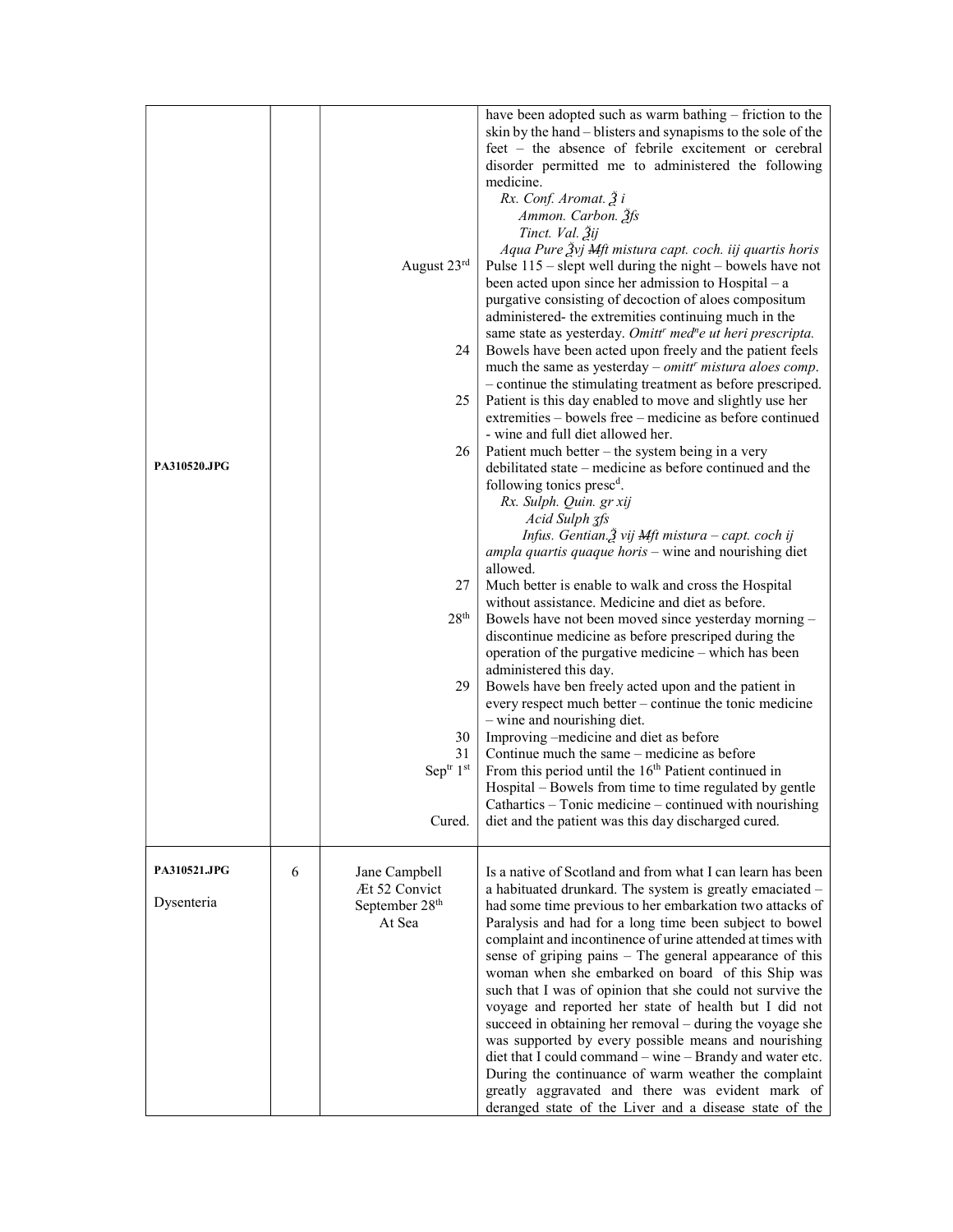| <b>PA310522.JPG</b> |   | Cured                                                          | mucus membrane of the Intestines $-$ on our approach to<br>cooler Latitudes the disease assumed a milder character<br>and the general treatment throughout the voyage which I<br>considered most necessary to be adopted - was nourishing<br>diet - Brandy and water and every means to sooth the<br>mind & which had the desired effect and she was landed<br>with the reset of the Prisoners in a apparent better state of<br>health than when she embarked at Woolwich. |
|---------------------|---|----------------------------------------------------------------|----------------------------------------------------------------------------------------------------------------------------------------------------------------------------------------------------------------------------------------------------------------------------------------------------------------------------------------------------------------------------------------------------------------------------------------------------------------------------|
| Rheumatism          | 7 | <b>Elspet Leslie</b><br>Æt51 Convict<br>September 30<br>At Sea | For some time past this woman has suffered from obtuse<br>pain extending along the muscles of the lower extremities<br>and a diffused swelling of the left knee accompanied by<br>inflammation – The Patient appears to have been much<br>exposed to cold and various privation and in early period<br>of life indulged in every species of intemperance - The<br>bowels generally costive $-$ a purgative medicine<br>administered.                                       |
| PA310523.JPG        |   | October $1st$                                                  | Bowels have been freely acted upon – enlargement of the<br>knee much increased sine yesterday and considerable<br>appearance of redness and exceedingly painful – during<br>the day fomentations kept constantly applied and at night<br>a cataplasm.<br>Rx. Hydrarg. Submur. gr ij<br>Opii. Pul. gr j<br>Conec. Aromat q.s. ft Pill Hora Somni S.                                                                                                                         |
|                     |   | 2 <sub>nd</sub>                                                | Had a very restless night, pain in the knee exceedingly<br>acute a paralitic debility in the parts affected -<br>fomentations and applications as yesterday continue.<br>Repeat the purgative medicine $-$ discontinue the Pill at<br>night.                                                                                                                                                                                                                               |
|                     |   | $3^{\text{rd}}$                                                | The parts affected being exceedingly tender and painful to<br>the touch – improvement has been derived from the<br>application of fomentation - slept well during the night -<br>continue medicine and application as before<br>Antiphlogistic regimen.                                                                                                                                                                                                                    |
|                     |   | 4 <sup>th</sup>                                                | Pulse strong and full $-$ dry skin $-$ slept well during the<br>night - bowels have not been acted upon since yesterday<br>morning - Purgative medicine administered.<br>Rx Hydrarg Subm. gr ij<br>Pulv. Antim. gr iij<br>Opii gr fs ft Pill<br>Hora Somni S.                                                                                                                                                                                                              |
| PA310524.JPG        |   | 5 <sup>th</sup>                                                | Bowels freely opened - considerable improvement of the<br>knee and the patient in every respect much better -<br>Continue the Pill at night                                                                                                                                                                                                                                                                                                                                |
|                     |   | 6 <sup>th</sup>                                                | Pulse full and hard – of the evening of this day the Patient<br>was seized with considerable vascular action - difficult in<br>respiration attended with general excitement - I<br>considered it necessary to take from the arm 20 ounces of<br>blood and which almost immediately gave relief -                                                                                                                                                                           |
|                     |   | 7 <sup>th</sup>                                                | continue the pill at night.<br>Pulse $100$ – had a restless night – bowels free – breathing<br>has again become greatly oppressed and I consider it<br>necessary to repeat the bleeding.<br>Rx. Tinct. Digitalis ziij<br>Scillæ zij<br>Lavend $\overline{g}$ iij -<br>Aqua Puræ Mft mistura - capt. coch. ij ampl. 3 <sup>tis</sup> q. hora                                                                                                                                |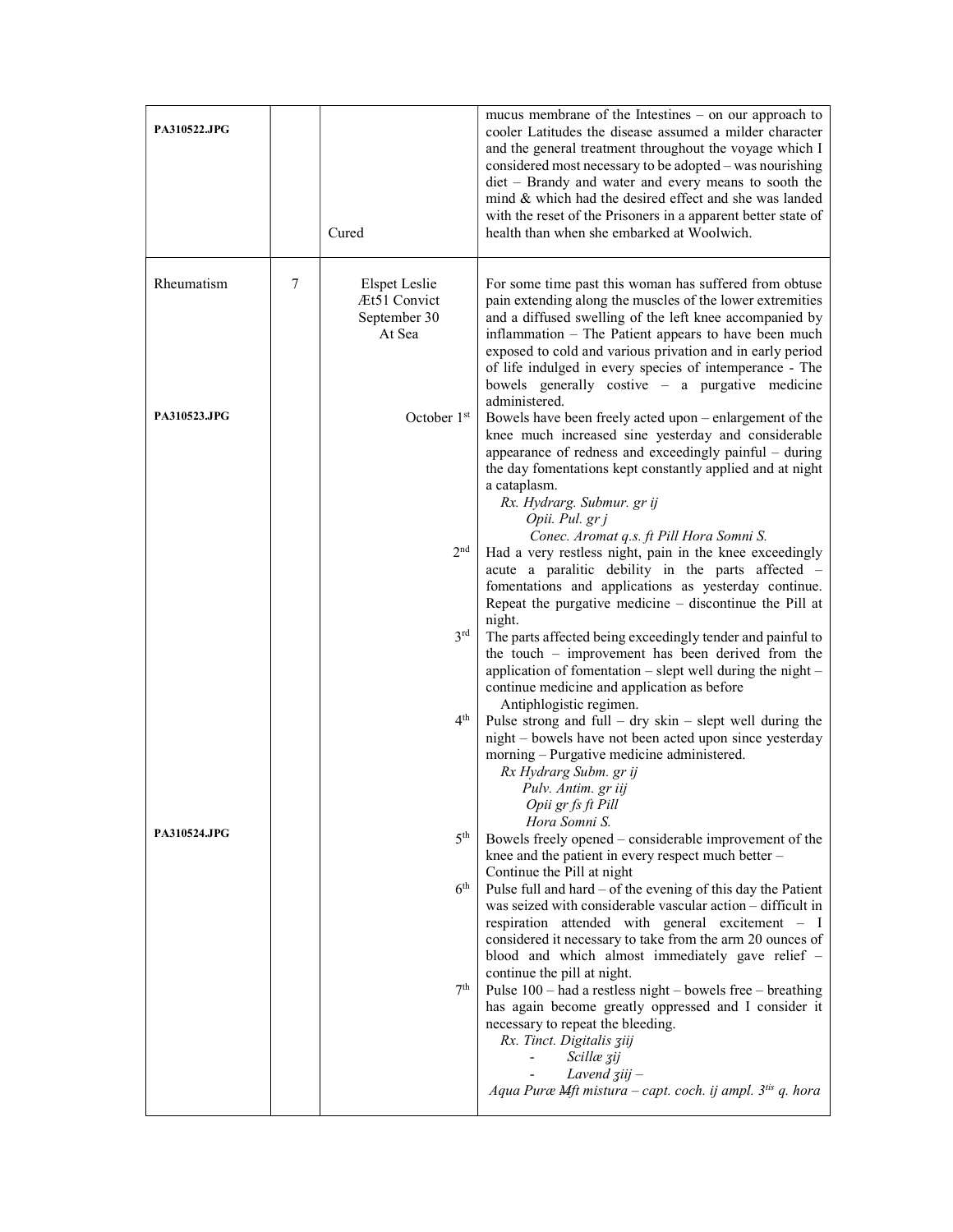|   |                         | Much better, Continue medicine as yesterday                                                                                                                                           |
|---|-------------------------|---------------------------------------------------------------------------------------------------------------------------------------------------------------------------------------|
|   |                         | Improving $-$ as before                                                                                                                                                               |
|   |                         | Much the same                                                                                                                                                                         |
|   |                         | Slight Pytalism and soreness of the Gums – discontinue                                                                                                                                |
|   |                         | the Pill at $night$                                                                                                                                                                   |
|   |                         | Rx. Pulv. Ipecæ. Comp. Əifs Hora somni                                                                                                                                                |
|   |                         | Swelling of the knee nearly reduced – continue medicine                                                                                                                               |
|   |                         | as before.                                                                                                                                                                            |
|   |                         | Improving – medicine as before                                                                                                                                                        |
|   |                         | much the same                                                                                                                                                                         |
|   |                         | as before                                                                                                                                                                             |
|   |                         |                                                                                                                                                                                       |
|   |                         | convalescing – from this period until 25 Patient                                                                                                                                      |
|   |                         | continued on Sick List - Cathartic medicine occasionally                                                                                                                              |
|   |                         | administered and on the 26 <sup>th</sup> was discharged cured.                                                                                                                        |
|   |                         |                                                                                                                                                                                       |
|   |                         |                                                                                                                                                                                       |
|   |                         | Pain in the head and back - bowels regular - Tongue                                                                                                                                   |
|   | Æt 23 Convict           | $clean - pulse 120 - Skin hot$                                                                                                                                                        |
|   | October 2 <sup>nd</sup> | Rx. Hydrarg Submur. gr v                                                                                                                                                              |
|   | At Sea                  | Pulv. Rhei gr x ij M statim S.                                                                                                                                                        |
|   |                         | Medicine has operated three times – she complains of                                                                                                                                  |
|   |                         | headache and general pains and soreness - Pulse 120 -                                                                                                                                 |
|   |                         | skin hot – face flushed Ven. Sec ad Brach $\tilde{g}$ xij                                                                                                                             |
|   |                         | Considerable better - skin dry and hot - Pulse 96 -                                                                                                                                   |
|   |                         | Tongue clean                                                                                                                                                                          |
|   |                         | Rx. Soda Carbon 3 ifs                                                                                                                                                                 |
|   |                         | Magnes Sulph. 3 iv                                                                                                                                                                    |
|   |                         |                                                                                                                                                                                       |
|   |                         | Aqua Puræ Žvj Mft mistura. capt. coch ij magn                                                                                                                                         |
|   |                         | tertia quaque hora                                                                                                                                                                    |
|   |                         | Continue much the same as yesterday - Pulse 120 --                                                                                                                                    |
|   |                         | considerable tension of the abdomen –                                                                                                                                                 |
|   |                         | Rx. Hydrarg Submur. gr i                                                                                                                                                              |
|   |                         | Opii gr fs                                                                                                                                                                            |
|   |                         | Pulv. Ipecau C. gr ij M s.                                                                                                                                                            |
|   |                         | Improving – continue the effervescent mixture and Pill –                                                                                                                              |
|   |                         | Much better – continue medicine as before –                                                                                                                                           |
|   |                         | Nearly well - medicine as before                                                                                                                                                      |
|   |                         | Better – omitt' med <sup>m</sup>                                                                                                                                                      |
|   | Cured                   | Well                                                                                                                                                                                  |
|   |                         |                                                                                                                                                                                       |
|   |                         |                                                                                                                                                                                       |
| 9 |                         | A native of Scotland. This woman in describing the nature                                                                                                                             |
|   |                         | of her complaint observed that a natural wasting of the                                                                                                                               |
|   |                         | body with slight tickling cough $-$ a loss of appetite                                                                                                                                |
|   |                         | accompanied with a weakness of the whole body $-$ it is                                                                                                                               |
|   |                         | very evident that this individual has been much addicted                                                                                                                              |
|   |                         |                                                                                                                                                                                       |
|   |                         | to drinking spiritous liquors and had otherwise been a very                                                                                                                           |
|   |                         | depraved and lose character $-$ is of a very delicate make                                                                                                                            |
|   |                         | and had been nursing a child until very lately - The                                                                                                                                  |
|   |                         | digestive organs are now greatly disarranged and the                                                                                                                                  |
|   |                         | patient is in a very debilitated state – a dose of Castor Oli                                                                                                                         |
|   |                         | immediately administered                                                                                                                                                              |
|   | 4                       | Bowels have been well acted upon – depression of spirits                                                                                                                              |
|   |                         | and general languor very great - Pulse scarcely                                                                                                                                       |
|   |                         |                                                                                                                                                                                       |
|   |                         |                                                                                                                                                                                       |
|   |                         | perceptible and the patient is of a scrofulous disposition -                                                                                                                          |
|   |                         | the following medicine prescriped.                                                                                                                                                    |
|   |                         | Rx. Infus. Gention $\tilde{Z}$ vj                                                                                                                                                     |
|   |                         | Potass. Subcarbon. 3 ij Mft mistura Capt. coch ij<br>amp bis die                                                                                                                      |
|   | 8                       | 8<br>9 <sup>th</sup><br>$10^{\rm th}$<br>11<br>$12^{th}$<br>13<br>14<br>15<br>16.17.18<br>Cured<br>Helen Baldock<br>Eliz <sup>th</sup> Seth<br>Æt 37 Convict<br>October 3rd<br>At Sea |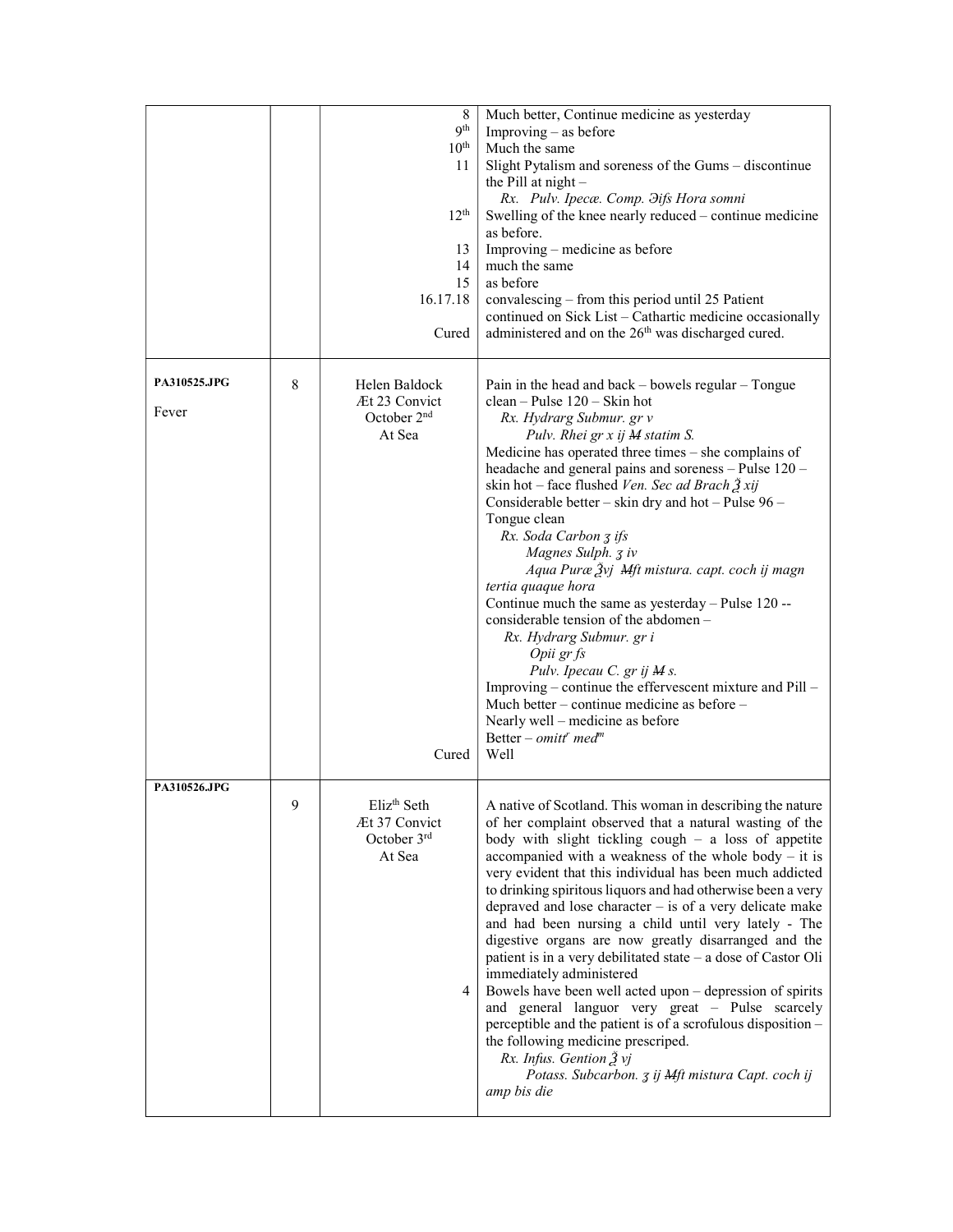|                     |    | 5                         | There seems to be a morbid state of the mesenteric Glands<br>which probably is the cause of the bodily emaciation and<br>the loss of appetite – continue the Tonic                     |
|---------------------|----|---------------------------|----------------------------------------------------------------------------------------------------------------------------------------------------------------------------------------|
| <b>PA310527.JPG</b> |    | 6                         | medicine<br>From the peculiar state and appearance of the patient and                                                                                                                  |
|                     |    |                           | the exceeding depression of spirits of the patient I am very<br>apprehensive of the result of this case – bowels have been                                                             |
|                     |    |                           | opened twice during the last $24$ hours – continue the                                                                                                                                 |
|                     |    |                           | medicine as before - Two grains of Sulphate of Quinine<br>given twice a day-nourishing diet allowed etc-                                                                               |
|                     |    | 7                         | There is an evident disposition to cedematous swellings<br>of the legs and feet – languor – lassitude and depression<br>of spirits very marked – Continue medicine as before –         |
|                     |    | 8                         | No abatement of symptoms – the patient brought on deck<br>occasionally as far as practicable with safety during the                                                                    |
|                     |    |                           | day – every means resorted to restore the digestive powers<br>by stomachic bitters. etc.                                                                                               |
|                     |    | 9                         | No better – depravity and loss of appetite and considerable<br>wasting of muscular flesh - paleness of countenance -                                                                   |
|                     |    |                           | swelling and prominence of the abdomen - cedema of the<br>lower extremities. Bowels irregular - a Cathartic pill                                                                       |
|                     |    |                           | consisting of Hydrarg Submuriate and Pulv. Antim,<br>administered – and a dose of neutral Salts in two hours<br>afterwards.                                                            |
| PA310528.JPG        |    | $10^{\text{th}}$          | Continues much the same, bowels have been acted upon<br>freely - I am apprehensive of introducing the mercurial                                                                        |
|                     |    |                           | treatment as the patient is exceedingly emaciated and I am<br>induced to continue the Tonic remedies and nourishing<br>diet.                                                           |
|                     |    | 11<br>12                  | No worse – continue the Tonic medicine<br>Digestive and alimentary canal are evidently much                                                                                            |
|                     |    | 13                        | impaired – continue the medicine as before presc <sup>d</sup> .<br>Improving – half an ounce of neutral Salts administered.                                                            |
|                     |    | 14                        | Enlargement of the extremities and prominence of the<br>abdomen nearly reduced and the patient evidently<br>improving - Tonic medicine and nourishing diet                             |
|                     |    | 15                        | continued.<br>The general character of the disease has assumed a very                                                                                                                  |
|                     |    |                           | favourable appearance for the last few days and the<br>digestive organs are greatly improved - continue the<br>Tonic medicine – nutritious diet allowed – Two gills of                 |
| PA310529.JPG        |    | 16                        | wine given her daily.<br>Improving – continue medicine as before                                                                                                                       |
|                     |    | 17<br>18                  | Much the same – medicine and diet as before<br>Bowels confined – Habeat Solutio Magnes Sulphat.3fs                                                                                     |
|                     |    | 19                        | $statim -$                                                                                                                                                                             |
|                     |    |                           | Much better – Bowels freely opened -Tonic medicine<br>continued as before $-$ nourishing diet etc $-$ from this<br>period 'til the 30 <sup>th</sup> the patient continued gradually to |
|                     |    |                           | improve – bowels from time to time regulate by small<br>doses of neutral Salts & continued the Tonic medicine                                                                          |
|                     |    | Cured                     | 'til the 25 <sup>th</sup> and the patient was discharged cured.                                                                                                                        |
| Rheumatism          | 10 | Ruth Harris<br>24 Convict | Was seized last evening with severe pain under the point<br>of the left scapula it attacked her quite suddenly and on                                                                  |
|                     |    | October $10th$<br>At Sea  | moving or breathing is exceedingly painful - Pulse 89 -<br>Skin hot. Tongue moist and clean - volatile Liniment                                                                        |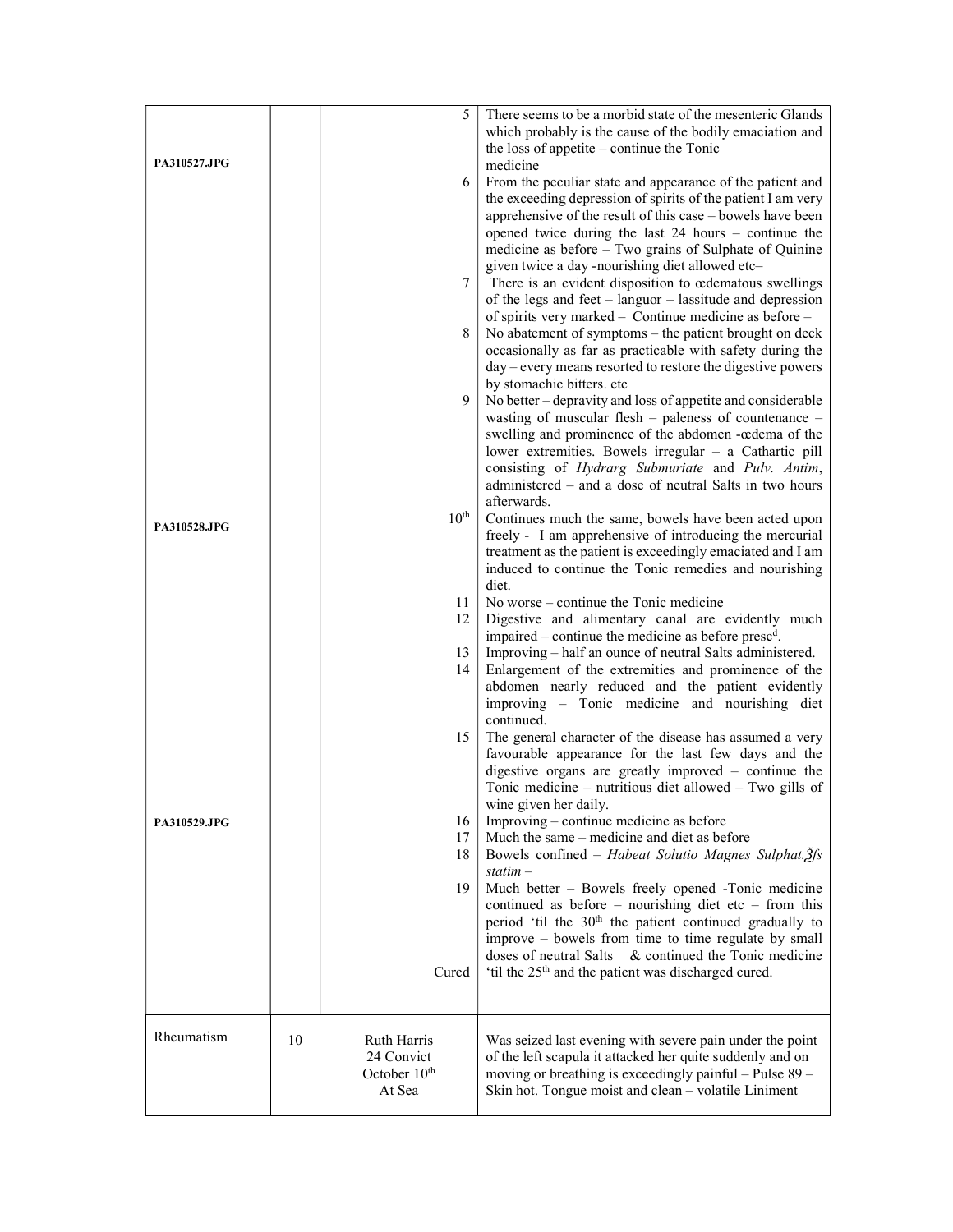|  | with half an ounce of Terebinth used to part affected<br>three times a day<br>Ven. Sectio ad Brachis 3xx and a dose of Laxative<br>medicine administered.<br>Has passed a bad night and complains of severe catching<br>or stitches in the side whenever she attempts inspiration<br>- bowels freely opened – repeat the Bleeding to $\tilde{X}$ xv<br>which almost instantly relieved the patient $-$ a pill |
|--|---------------------------------------------------------------------------------------------------------------------------------------------------------------------------------------------------------------------------------------------------------------------------------------------------------------------------------------------------------------------------------------------------------------|
|--|---------------------------------------------------------------------------------------------------------------------------------------------------------------------------------------------------------------------------------------------------------------------------------------------------------------------------------------------------------------------------------------------------------------|

 Morgan Price Surgeon Superintendent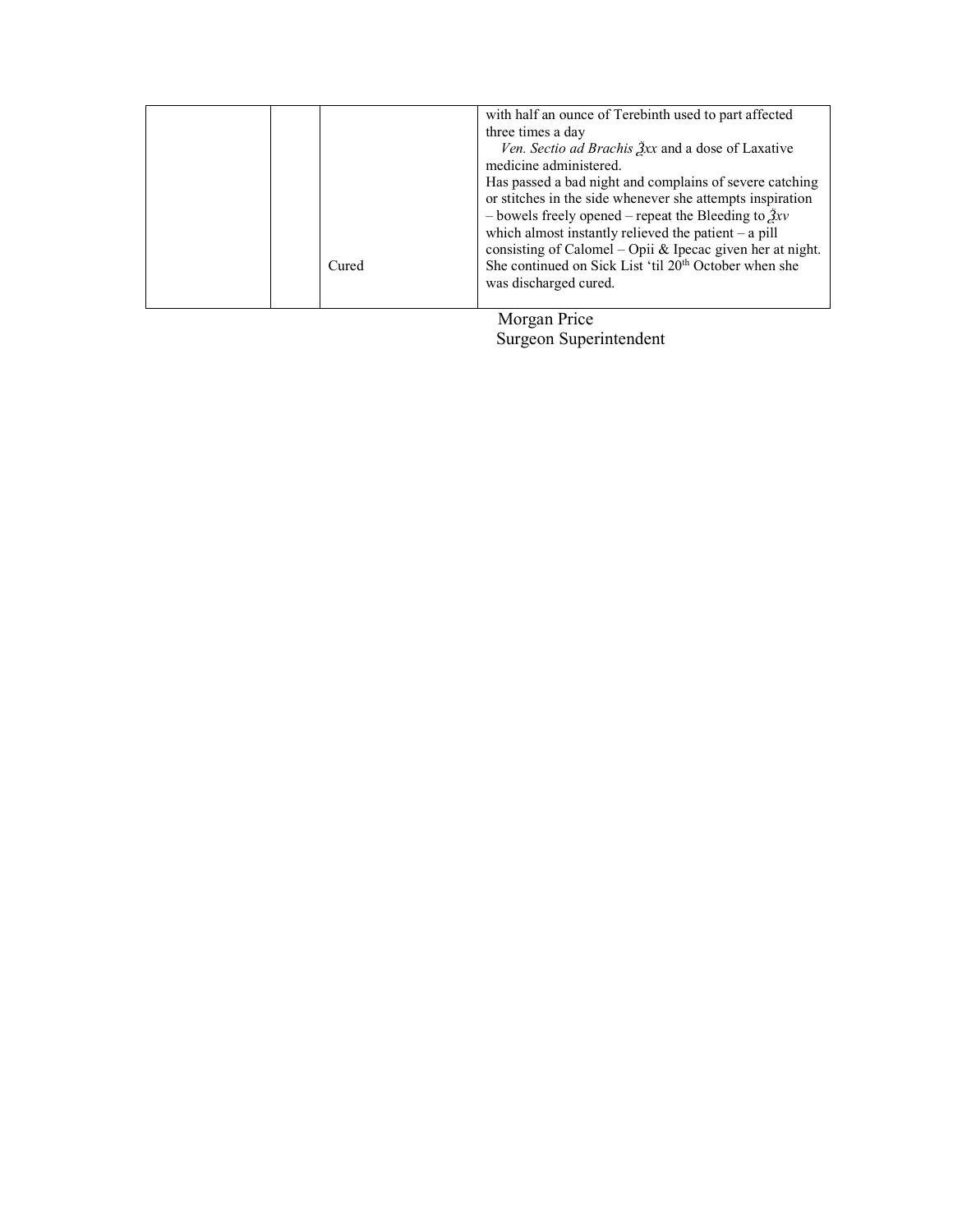## A Nosological Synopsis of the Sick Book kept during the Period of this Journal, in conformity with the 30<sup>th</sup> Article of the Surgeons' Instructions.

|                                           |              |                       | <b>Numbers</b>          |               |           |           |                                                         |                |
|-------------------------------------------|--------------|-----------------------|-------------------------|---------------|-----------|-----------|---------------------------------------------------------|----------------|
| <b>Diseases</b><br>Nosologically arranged | <b>Total</b> | Discharged to<br>Duty | Sent to the<br>Hospital | Died on board | Invalided | Remaining | Nos. of such Cases<br>as are detailed in<br>the Journal |                |
| Class 1 <sup>st</sup> Pyrexiae            |              |                       |                         |               |           |           |                                                         |                |
| Order I. Febres.                          |              |                       |                         |               |           |           |                                                         |                |
|                                           | Febris       | $\overline{2}$        | $\overline{2}$          |               |           |           |                                                         | 2.8            |
|                                           |              |                       |                         |               |           |           |                                                         |                |
|                                           |              |                       |                         |               |           |           |                                                         |                |
| Order 2 <sup>nd</sup> Phlegmasiae.        |              |                       |                         |               |           |           |                                                         |                |
|                                           | Rheumatism   | $\boldsymbol{2}$      | $\sqrt{2}$              |               |           |           |                                                         | 7.10           |
|                                           |              |                       |                         |               |           |           |                                                         |                |
| Order 5 Profluvia.                        |              |                       |                         |               |           |           |                                                         |                |
|                                           | Dysenteria   | $\,1$                 | $\mathbf{1}$            |               |           |           |                                                         | $\sqrt{6}$     |
|                                           |              |                       |                         |               |           |           |                                                         |                |
|                                           |              |                       |                         |               |           |           |                                                         |                |
| <b>Class 2nd Neurosis</b>                 |              |                       |                         |               |           |           |                                                         |                |
| Order 2 Odynamia                          |              |                       |                         |               |           |           |                                                         |                |
|                                           | Dyspepsia    | $\boldsymbol{2}$      | $\overline{c}$          |               |           |           |                                                         | $1.3\,$        |
|                                           | Paralysis    | $\,1$                 | $\mathbf{1}$            |               |           |           |                                                         | $\overline{5}$ |
|                                           | Pyrosis      | $\mathbf{1}$          | $\mathbf{1}$            |               |           |           |                                                         | $\overline{9}$ |
|                                           |              |                       |                         |               |           |           |                                                         |                |
|                                           |              |                       |                         |               |           |           |                                                         |                |
| Class 3rd Cahexia                         |              |                       |                         |               |           |           |                                                         |                |
| Order 3 <sup>rd</sup> Impetigens          |              |                       |                         |               |           |           |                                                         |                |
|                                           | Icterus      | $\mathbf{1}$          | $\mathbf{1}$            |               |           |           |                                                         | $10\,$         |
|                                           |              |                       |                         |               |           |           |                                                         |                |
|                                           |              |                       |                         |               |           |           |                                                         |                |
|                                           |              |                       |                         |               |           |           |                                                         |                |
|                                           |              |                       |                         |               |           |           |                                                         |                |
|                                           |              |                       |                         |               |           |           |                                                         |                |
|                                           |              |                       |                         |               |           |           |                                                         |                |
|                                           |              |                       |                         |               |           |           |                                                         |                |
|                                           |              |                       |                         |               |           |           |                                                         |                |
|                                           |              |                       |                         |               |           |           |                                                         |                |
|                                           |              |                       |                         |               |           |           |                                                         |                |
|                                           |              |                       |                         |               |           |           |                                                         |                |
|                                           |              |                       |                         |               |           |           |                                                         |                |
|                                           |              |                       |                         |               |           |           |                                                         |                |
|                                           |              |                       |                         |               |           |           |                                                         |                |
|                                           |              |                       |                         |               |           |           |                                                         |                |
|                                           |              |                       |                         |               |           |           |                                                         |                |
|                                           |              |                       |                         |               |           |           |                                                         |                |
|                                           |              |                       |                         |               |           |           |                                                         |                |
|                                           |              |                       |                         |               |           |           |                                                         |                |
|                                           |              |                       |                         |               |           |           |                                                         |                |